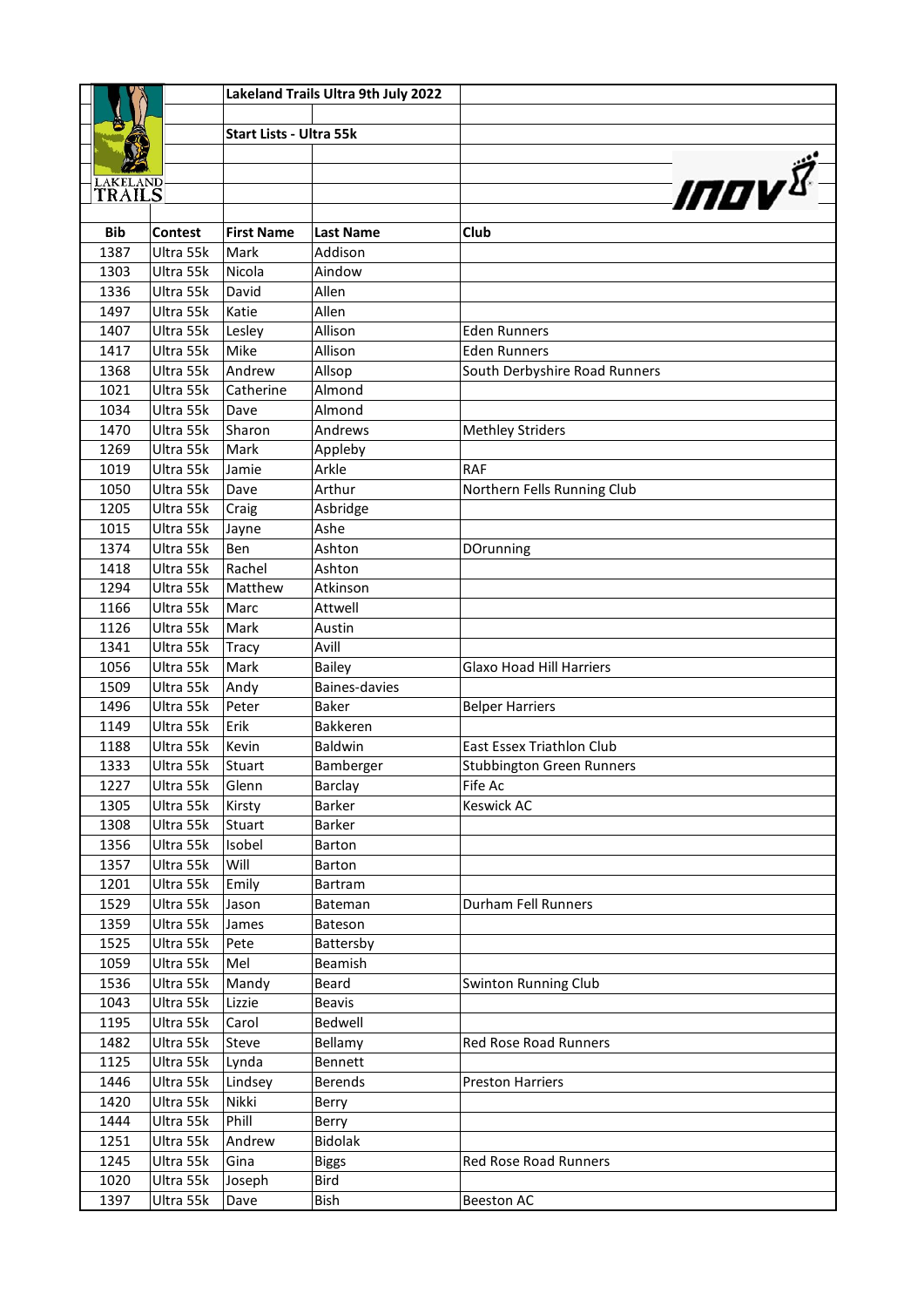|                 |                |                                | Lakeland Trails Ultra 9th July 2022 |                                |
|-----------------|----------------|--------------------------------|-------------------------------------|--------------------------------|
|                 |                |                                |                                     |                                |
|                 |                | <b>Start Lists - Ultra 55k</b> |                                     |                                |
|                 |                |                                |                                     |                                |
| <b>LAKELAND</b> |                |                                |                                     |                                |
| TRAILS          |                |                                |                                     | <b>INOV</b>                    |
| <b>Bib</b>      | <b>Contest</b> | <b>First Name</b>              | <b>Last Name</b>                    | Club                           |
| 1081            | Ultra 55k      | Mark                           | Blackwell                           | <b>Cumberland Fell Runners</b> |
| 1231            | Ultra 55k      | Rachel                         | Blakeley                            |                                |
| 1173            | Ultra 55k      | lan                            | Blakemore                           | Sedgefield Harriers            |
| 1014            | Ultra 55k      | Charlotte                      | <b>Bliss</b>                        | <b>Glossopdale Harriers</b>    |
| 1114            | Ultra 55k      | Kevin                          | Bloy                                |                                |
| 1438            | Ultra 55k      | Steve                          | Boardman                            | <b>Preston Harriers</b>        |
| 1040            | Ultra 55k      | Ros                            | Bodi                                | <b>FERC</b>                    |
| 1175            | Ultra 55k      | Peter                          | Bond                                |                                |
| 1510            | Ultra 55k      | Jessica                        | Booth                               |                                |
| 1435            | Ultra 55k      | Tom                            | Booth                               | West Cheshire AC               |
| 1033            | Ultra 55k      | Dave                           | Boothroyd                           | <b>Buckley Runners</b>         |
| 1423            | Ultra 55k      | lan                            | Bowker                              | <b>Marple Runners</b>          |
| 1048            | Ultra 55k      | Paul                           | Bowman                              | North York Moors AC            |
| 1533            | Ultra 55k      | Sarah                          | <b>Bradley</b>                      |                                |
| 1460            | Ultra 55k      | Joseph                         | <b>Brady</b>                        |                                |
| 1445            | Ultra 55k      | Julie                          | <b>Brady</b>                        |                                |
| 1296            | Ultra 55k      | Nigel                          | <b>Braithwaite</b>                  | <b>Eden Runners</b>            |
| 1367            | Ultra 55k      | Dawn                           | <b>Branley-Bell</b>                 |                                |
| 1366            | Ultra 55k      | Shaun                          | <b>Branley-Bell</b>                 |                                |
| 1008            | Ultra 55k      | Helen                          | <b>Brannan</b>                      |                                |
| 1208            | Ultra 55k      | Colin                          | Bretherton                          |                                |
| 1160            | Ultra 55k      | Glenn                          | <b>Bridges</b>                      |                                |
| 1404            | Ultra 55k      | Daniel                         | Brookfield                          |                                |
| 1413            | Ultra 55k      | Hannah                         | <b>Brookfield</b>                   |                                |
| 1364            | Ultra 55k      | Luke                           | <b>Brookfield</b>                   |                                |
| 1412            | Ultra 55k      | Neil                           | <b>Brooks</b>                       |                                |
| 1060            | Ultra 55k      | Carol                          | <b>Brough</b>                       |                                |
| 1486            | Ultra 55k      | Jason                          | Brown                               | Sisu Run                       |
| 1110            | Ultra 55k      | Jo                             | Brown                               |                                |
| 1174            | Ultra 55k      | Tom                            | Brown                               | Vegan Runners                  |
| 1447            | Ultra 55k      | lain                           | Brownbridge                         |                                |
| 1184            | Ultra 55k      | Daniel                         | Brownlow                            |                                |
| 1143            | Ultra 55k      | Giuseppe                       | Bruni                               |                                |
| 1388            | Ultra 55k      | James                          | <b>Bryant</b>                       | Spa Striders                   |
| 1267            | Ultra 55k      | Peter                          | Burlingham                          | Lonely Goat RC                 |
| 1385            | Ultra 55k      | Danielle                       | <b>Burrows</b>                      | <b>Garstang Running Club</b>   |
| 1477            | Ultra 55k      | Craig                          | <b>Burton</b>                       | Doncaster Athletics Club       |
| 1402            | Ultra 55k      | Neil                           | Byford                              | <b>Beeston Ac</b>              |
| 1118            | Ultra 55k      | Rebecca                        | Byrne                               | St Bees Trier                  |
| 1117            | Ultra 55k      | Simon                          | Byrne                               | St Bees Trier                  |
| 1286            | Ultra 55k      | Melanie                        | Callaghan                           | WetherbyRunnersAC              |
| 1491            | Ultra 55k      | Izzy                           | Cambray                             |                                |
| 1177            | Ultra 55k      | David                          | Carr                                |                                |
| 1351            | Ultra 55k      | Sam                            | Carr                                | Liverpool Pembroke & Sefton    |
| 1264            | Ultra 55k      | Phil                           | Carter                              |                                |
| 1257            | Ultra 55k      | Michael                        | Casey                               | Wigan Harriers And District    |
| 1454            | Ultra 55k      | Sue                            | Cash                                | <b>Wirral Vikings TRC</b>      |
| 1395            | Ultra 55k      | David                          | Cassels                             |                                |
| 1490            | Ultra 55k      | Simon                          | Caton                               |                                |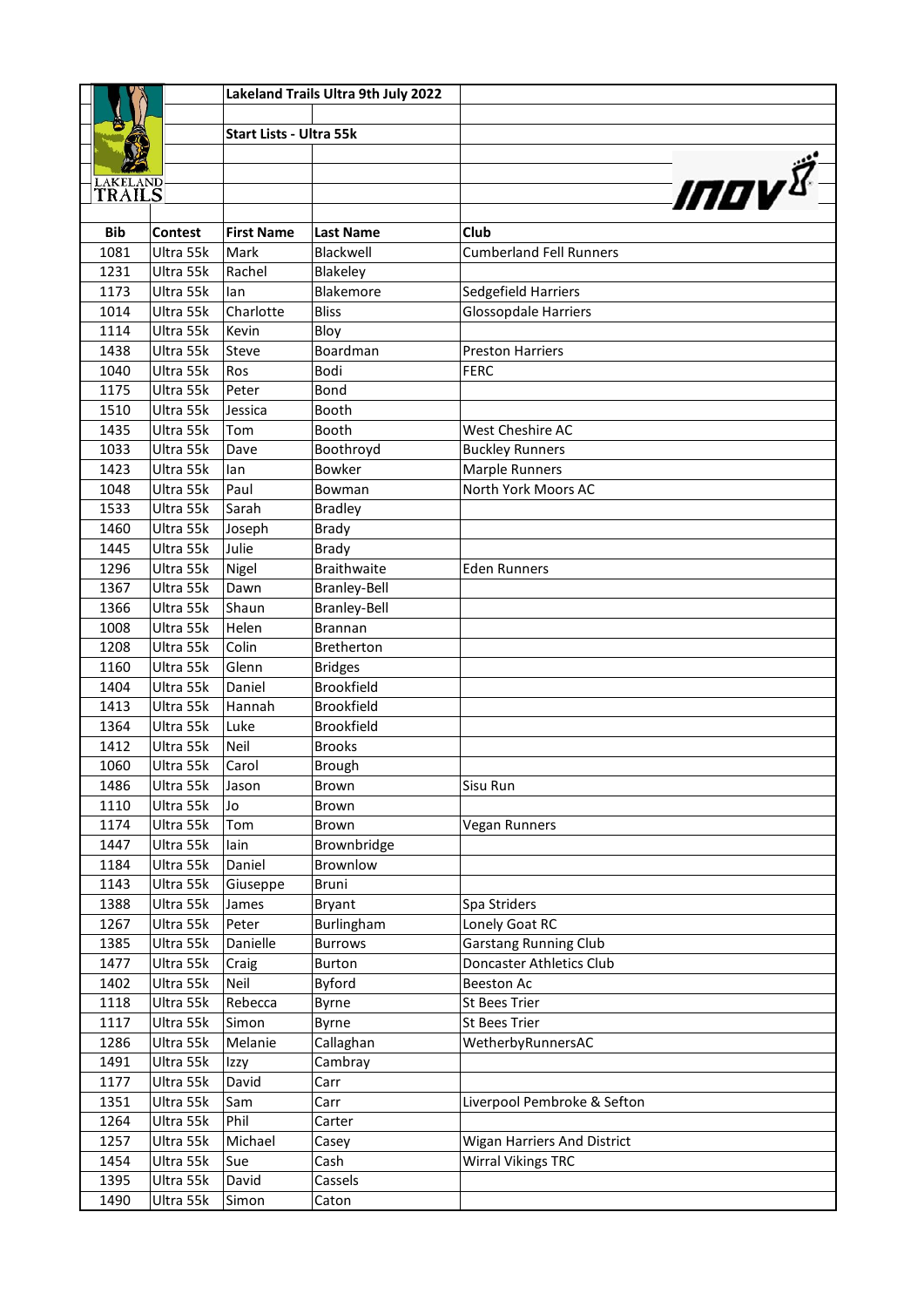|                           |                        |                                | Lakeland Trails Ultra 9th July 2022 |                                                 |
|---------------------------|------------------------|--------------------------------|-------------------------------------|-------------------------------------------------|
|                           |                        |                                |                                     |                                                 |
|                           |                        | <b>Start Lists - Ultra 55k</b> |                                     |                                                 |
|                           |                        |                                |                                     |                                                 |
|                           |                        |                                |                                     | <b>INDV</b>                                     |
| <b>LAKELAND</b><br>TRAILS |                        |                                |                                     |                                                 |
|                           |                        |                                |                                     |                                                 |
| <b>Bib</b>                | <b>Contest</b>         | <b>First Name</b>              | <b>Last Name</b>                    | Club                                            |
| 1298                      | Ultra 55k              | Gary                           | Cattermole                          |                                                 |
| 1249                      | Ultra 55k              | Jeffrey                        | Caunce                              |                                                 |
| 1102                      | Ultra 55k              | Chris                          | Chadwick                            |                                                 |
| 1121                      | Ultra 55k              | Daniel                         | Chadwick                            |                                                 |
| 1293                      | Ultra 55k              | Karen                          | Chalmers                            |                                                 |
| 1210                      | Ultra 55k              | Steve                          | Chambers                            |                                                 |
| 1119                      | Ultra 55k              | Catherine                      | Charlton                            |                                                 |
| 1534                      | Ultra 55k              | Mark                           | Childe                              |                                                 |
| 1218                      | Ultra 55k              | Mike                           | Churchyard                          | <b>Heathfield Road Runners</b>                  |
| 1141                      | Ultra 55k              | Linda                          | Clark                               |                                                 |
| 1083                      | Ultra 55k              | Mandy                          | Clarke                              | <b>Bingley Harriers</b>                         |
| 1507                      | Ultra 55k              | Louise                         | Clayton                             |                                                 |
| 1042                      | Ultra 55k              | Steven                         | Clayton                             | <b>Farsley Flyers</b>                           |
| 1302                      | Ultra 55k              | Shane                          | Cliffe                              |                                                 |
| 1105                      | Ultra 55k              | Tanya                          | Coates                              |                                                 |
| 1466                      | Ultra 55k              | James                          | Codling                             |                                                 |
| 1052                      | Ultra 55k              | Debbie                         | Collier                             |                                                 |
| 1472                      | Ultra 55k              | Kathryn                        | Common                              | Washington Running Club                         |
| 1299                      | Ultra 55k              | James                          | Cook                                |                                                 |
| 1138                      | Ultra 55k              | Ross                           | Cook                                |                                                 |
| 1236                      | Ultra 55k              | Jon                            | Copley                              |                                                 |
| 1237                      | Ultra 55k              | Sue                            | Copley                              |                                                 |
| 1322                      | Ultra 55k              | Jocelyn                        | Coppard                             |                                                 |
| 1167                      | Ultra 55k              | Anna                           | Cordova                             |                                                 |
| 1170                      | Ultra 55k              | Lurdes                         | Corlett                             |                                                 |
| 1084                      | Ultra 55k              | Marie                          | Cornell                             |                                                 |
| 1492                      | Ultra 55k              | Roger                          | Cornthwaite                         |                                                 |
| 1522                      | Ultra 55k              | Kevin                          | Cornwell                            |                                                 |
| 1414<br>1279              | Ultra 55k<br>Ultra 55k | Andy<br>Jonathan               | Cottam<br>Cox                       | <b>Eden Runners</b>                             |
| 1369                      |                        | Paul                           | Craddock                            | <b>Trafford Ac</b>                              |
| 1016                      | Ultra 55k<br>Ultra 55k | Michael                        |                                     |                                                 |
| 1503                      | Ultra 55k              | Michelle                       | Crawley<br>Cresswell                |                                                 |
| 1029                      | Ultra 55k              | Vania                          | Croce                               |                                                 |
| 1234                      | Ultra 55k              | Chris                          | Crooks                              |                                                 |
| 1531                      | Ultra 55k              | Clair                          | Crowther                            |                                                 |
| 1424                      | Ultra 55k              | Heather                        | Crump                               |                                                 |
| 1225                      | Ultra 55k              | Carol                          | Cunliffe                            | <b>Howfen Runners</b>                           |
| 1222                      | Ultra 55k              | Phil                           | Dale                                | Walney Wind Cheetahs                            |
| 1129                      | Ultra 55k              | Royle                          | Daniel                              |                                                 |
| 1018                      | Ultra 55k              | Bryan                          | Darney                              | <b>Goring Road Runners</b>                      |
| 1070                      | Ultra 55k              | lain                           | Davidson                            |                                                 |
| 1057                      | Ultra 55k              | Simon                          | Davies                              |                                                 |
| 1041                      | Ultra 55k              | Biz                            | Denton                              |                                                 |
| 1344                      | Ultra 55k              | Louise                         | Dermott                             |                                                 |
| 1394                      | Ultra 55k              | John                           | Dickinson                           | Liverpool Pembroke Sefton                       |
| 1271                      | Ultra 55k              | Andrew                         | Dixon                               | <b>Bollington Harriers</b>                      |
| 1107                      | Ultra 55k              | Andrew                         | Dobinson                            | Glasgow Green Running Club / House Running Club |
| 1355                      | Ultra 55k              | Rachel                         | Donaldson                           |                                                 |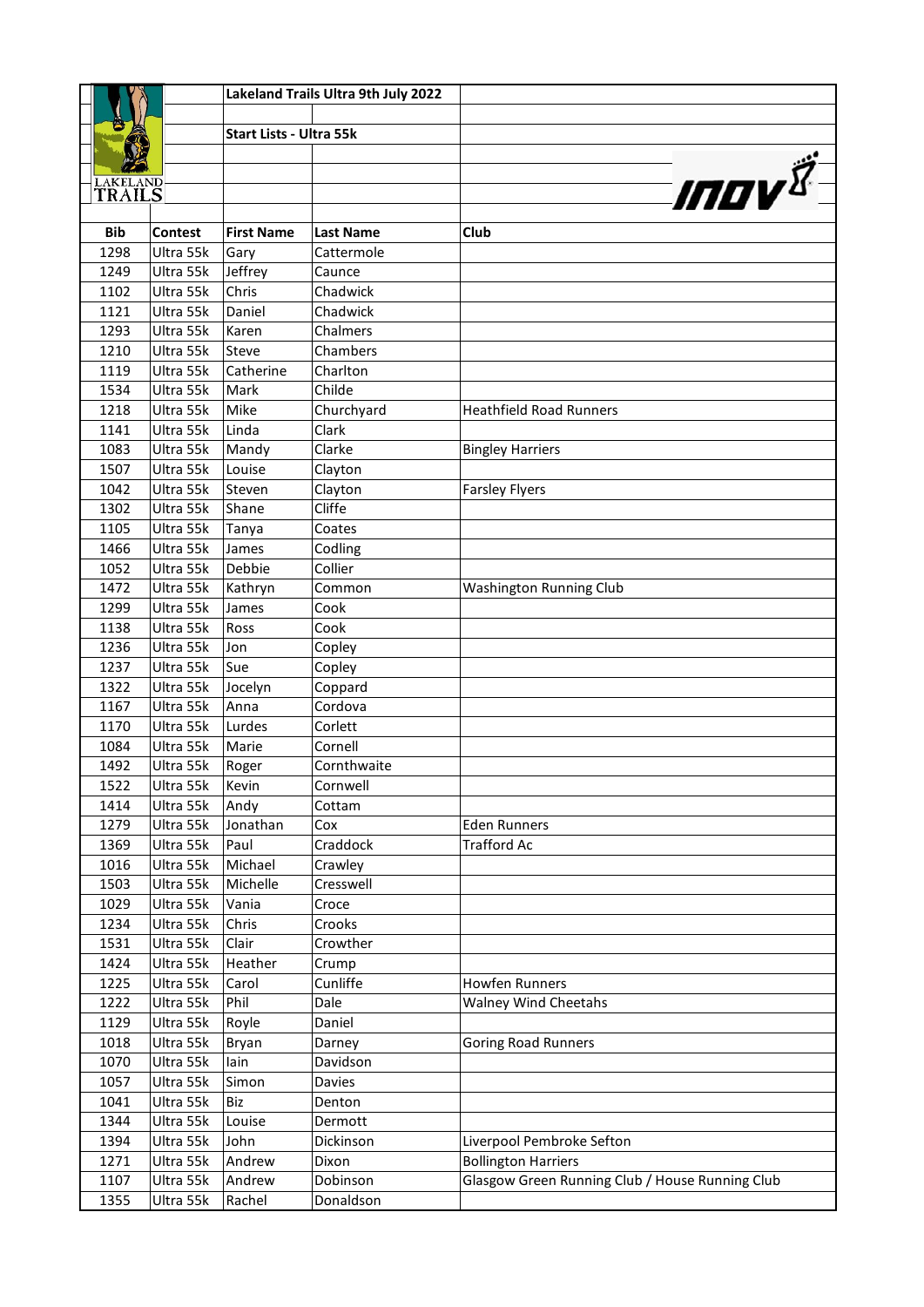|                           |                        |                                | Lakeland Trails Ultra 9th July 2022 |                             |
|---------------------------|------------------------|--------------------------------|-------------------------------------|-----------------------------|
|                           |                        |                                |                                     |                             |
|                           |                        | <b>Start Lists - Ultra 55k</b> |                                     |                             |
|                           |                        |                                |                                     |                             |
|                           |                        |                                |                                     | <b>INOV</b>                 |
| <b>LAKELAND</b><br>TRAILS |                        |                                |                                     |                             |
|                           |                        |                                |                                     |                             |
| <b>Bib</b>                | <b>Contest</b>         | <b>First Name</b>              | <b>Last Name</b>                    | Club                        |
| 1379                      | Ultra 55k              | Paul                           | Doney                               | <b>Ponteland Runners</b>    |
| 1295                      | Ultra 55k              | Markk                          | Donnelly                            |                             |
| 1047                      | Ultra 55k              | Mathew                         | Dowden                              |                             |
| 1517                      | Ultra 55k              | Rob                            | Downs                               | <b>Cheshire Hill Racers</b> |
| 1363                      | Ultra 55k              | Liz                            | Draper                              | Spa Striders                |
| 1391                      | Ultra 55k              | Craig                          | Dudley                              | N/a                         |
| 1373                      | Ultra 55k              | Angela                         | Duff                                | <b>Ealing Eagles</b>        |
| 1518                      | Ultra 55k              | Kevin                          | Duncan                              |                             |
| 1375                      | Ultra 55k              | Catherine                      | Eaton                               |                             |
| 1421                      | Ultra 55k              | Craig                          | Eccleston                           |                             |
| 1113                      | Ultra 55k              | Zulma                          | Edmondson                           | <b>Manchester YMCA</b>      |
| 1289                      | Ultra 55k              | Donna                          | Edwards                             |                             |
| 1468                      | Ultra 55k              | Kerry                          | Edwards                             |                             |
| 1315                      | Ultra 55k              | James                          | Egleston                            |                             |
| 1196                      | Ultra 55k              | Douglas<br>Jeff                | Elder                               |                             |
| 1082<br>1410              | Ultra 55k              | Kev                            | Ellams<br>Elliott                   | Helsby                      |
|                           | Ultra 55k              |                                | Ellis                               | <b>Bournville Harriers</b>  |
| 1508<br>1291              | Ultra 55k<br>Ultra 55k | Dave                           | Ellwood                             |                             |
| 1156                      | Ultra 55k              | Jayne<br>Simon                 |                                     | <b>Bramhall Runners</b>     |
| 1064                      | Ultra 55k              | Lee                            | Emery<br>Entwistle                  | Ramsbottom Running Club     |
| 1464                      | Ultra 55k              | Anne                           | Evans                               |                             |
| 1051                      | Ultra 55k              | Jill                           | Ezard                               | <b>Ilkley Harriers</b>      |
| 1321                      | Ultra 55k              | Dawn                           | Fahy                                |                             |
| 1092                      | Ultra 55k              | Jack                           | Fairbrother                         | <b>Hardley Runners</b>      |
| 1091                      | Ultra 55k              | Sonja                          | Farish                              | Parkside panthers           |
| 1519                      | Ultra 55k              | Gail                           | Farr                                |                             |
| 1449                      | Ultra 55k              | Wayne                          | Farr                                |                             |
| 1461                      | Ultra 55k              | Ben                            | Fearnhead                           |                             |
| 1076                      | Ultra 55k              | Daniel                         | Ferrol                              |                             |
| 1324                      | Ultra 55k              | Paul                           | Fitzsimmons                         | <b>Wigan Harriers</b>       |
| 1258                      | Ultra 55k              | Paddy                          | Flavin                              | Huddersfield 7's            |
| 1501                      | Ultra 55k              | Katrin                         | Fleck                               |                             |
| 1090                      | Ultra 55k              | Rachel                         | Flentje                             |                             |
| 1318                      | Ultra 55k              | stuart                         | fogarty                             | <b>Tring Running Club</b>   |
| 1467                      | Ultra 55k              | Mark                           | Foley                               |                             |
| 1524                      | Ultra 55k              | Matt                           | Ford                                |                             |
| 1230                      | Ultra 55k              | <b>Nick</b>                    | Ford                                | The Irregulars LDWA         |
| 1334                      | Ultra 55k              | Martin                         | Forshaw                             |                             |
| 1097                      | Ultra 55k              | Nigel                          | Forster                             |                             |
| 1071                      | Ultra 55k              | Ged                            | Foster                              |                             |
| 1235                      | Ultra 55k              | Emma                           | Foxley                              |                             |
| 1268                      | Ultra 55k              | Siobhan                        | Fraser                              | <b>Bollington Harriers</b>  |
| 1311                      | Ultra 55k              | Amanda                         | Fuller                              | Blackpool Wyre & Fylde AC   |
| 1401                      | Ultra 55k              | Lorna                          | Gamberini                           |                             |
| 1212                      | Ultra 55k              | Paul                           | Gardner                             |                             |
| 1538                      | Ultra 55k              | John                           | Garside                             | Knowle & Dorridge Rc        |
| 1458                      | Ultra 55k              | Antony                         | Gatley                              | <b>Running Ninjas</b>       |
| 1003                      | Ultra 55k              | Matt                           | Gibbard                             |                             |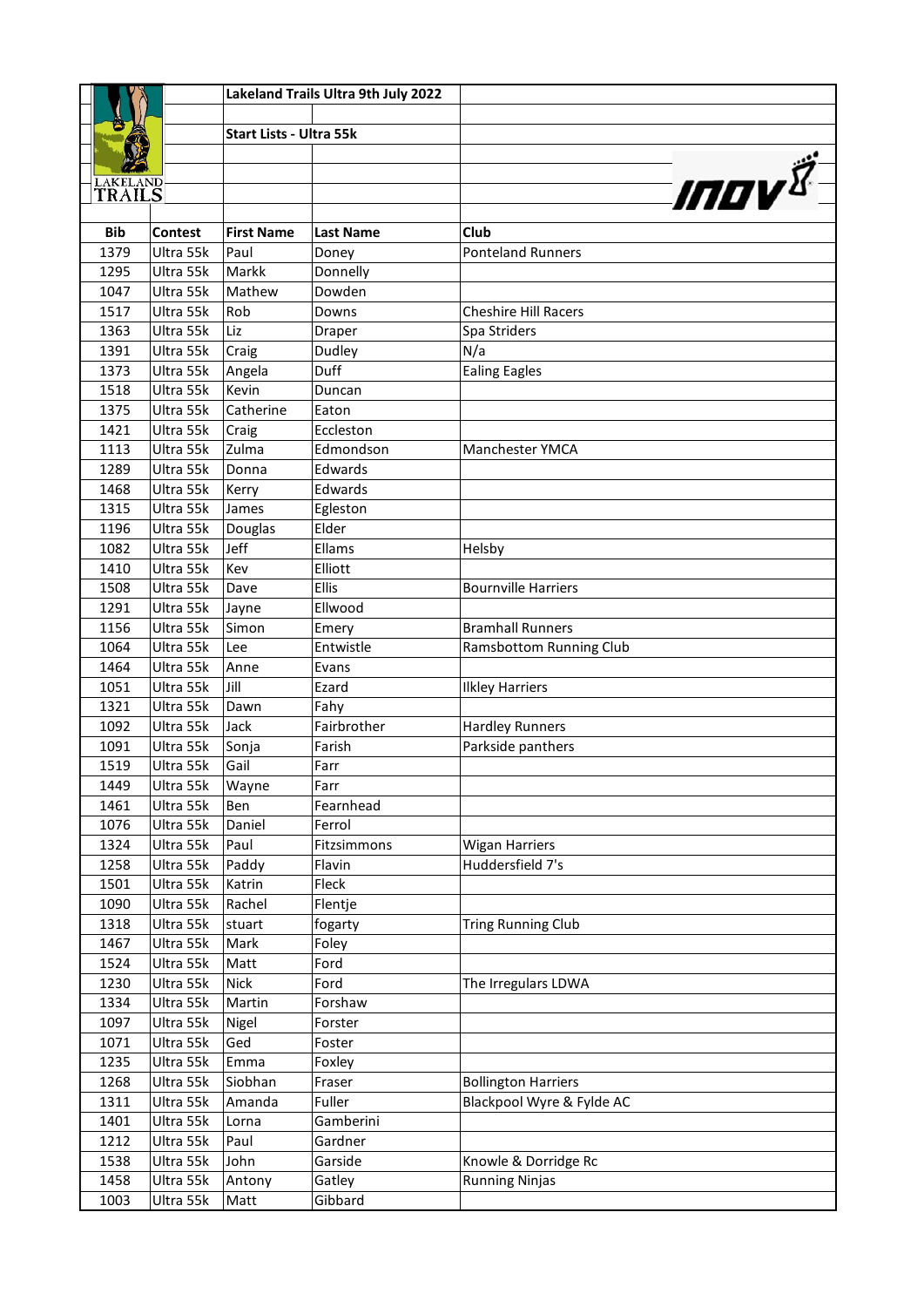|                           |                        |                                | Lakeland Trails Ultra 9th July 2022 |                                                  |
|---------------------------|------------------------|--------------------------------|-------------------------------------|--------------------------------------------------|
|                           |                        |                                |                                     |                                                  |
|                           |                        | <b>Start Lists - Ultra 55k</b> |                                     |                                                  |
|                           |                        |                                |                                     |                                                  |
|                           |                        |                                |                                     |                                                  |
| <b>LAKELAND</b><br>TRAILS |                        |                                |                                     | <b>INOV</b>                                      |
|                           |                        |                                |                                     |                                                  |
| <b>Bib</b>                | <b>Contest</b>         | <b>First Name</b>              | <b>Last Name</b>                    | Club                                             |
| 1153                      | Ultra 55k              | Anna                           | Gibbons                             | N/a                                              |
| 1506                      | Ultra 55k              | Alison                         | Gilchrist                           | Independent                                      |
| 1300                      | Ultra 55k              | Suzanne                        | Gilmore                             | Keswick ac                                       |
| 1202                      | Ultra 55k              | Paul                           | Glendennan                          |                                                  |
| 1457                      | Ultra 55k              | Andrew                         | Goodson                             |                                                  |
| 1432                      | Ultra 55k              | Steve                          | Gould                               |                                                  |
| 1150                      | Ultra 55k              | David                          | Green                               |                                                  |
| 1206                      | Ultra 55k              | Jim                            | Green                               |                                                  |
| 1431                      | Ultra 55k              | Vicki                          | Greenall                            |                                                  |
| 1065                      | Ultra 55k              | Hannah                         | Greenlee                            | <b>Chorlton Runners</b>                          |
| 1353                      | Ultra 55k              | Peter                          | Grigoleit                           | Tadley                                           |
| 1352                      | Ultra 55k              | Tracey                         | Grigoleit                           | <b>Tadley Runners</b>                            |
| 1240                      | Ultra 55k              | Maxine                         | Grimshaw                            | <b>RED Community</b>                             |
| 1214                      | Ultra 55k              | Dafydd                         | Gwynn                               |                                                  |
| 1213                      | Ultra 55k              | Nia                            | Gwynn                               |                                                  |
| 1055                      | Ultra 55k              | Mark                           | Hackford                            |                                                  |
| 1228                      | Ultra 55k              | Philip                         | Haddock                             | N/A                                              |
| 1450                      | Ultra 55k              | Dawn                           | Haddrick                            | <b>Helm Hill</b>                                 |
| 1259                      | Ultra 55k              | Edward                         | Haigh                               | Huddersfield 7's                                 |
| 1087                      | Ultra 55k              | Lucy                           | Hale                                |                                                  |
| 1484                      | Ultra 55k              | Trevor                         | Hallam                              |                                                  |
| 1541                      | Ultra 55k              | Rebecca                        | Halligan                            |                                                  |
| 1159                      | Ultra 55k              | Debbie                         | Hallsworth                          | Derwent Ac                                       |
| 1514                      | Ultra 55k              | Kerry                          | Hallsworth                          | <b>Caistor Running Club</b>                      |
| 1007                      | Ultra 55k              | James                          | Hanson                              |                                                  |
| 1370                      | Ultra 55k              | <b>Nick</b>                    | Hargreaves                          | <b>Accrington Road Runners</b>                   |
| 1106                      | Ultra 55k              | Emma                           | Harris                              | <b>Horsforth Harriers</b>                        |
| 1104                      | Ultra 55k              | Anna                           | Harrison                            | No club                                          |
| 1372                      | Ultra 55k              | Michelle                       | Harrison                            | <b>Keswick AC</b>                                |
| 1320                      | Ultra 55k              | Mat                            | Harrop                              |                                                  |
| 1185                      | Ultra 55k              | Adam                           | Hartley                             | Blackpool Wyre & Fylde Athletics Club            |
| 1074                      | Ultra 55k              | James                          | Harvey                              | Ellesmere Port Running Club - Total Tri Training |
| 1164<br>1163              | Ultra 55k              | Fiona                          | Headley                             |                                                  |
| 1108                      | Ultra 55k<br>Ultra 55k | Stephen<br>Mary                | Headley<br>Heald                    |                                                  |
| 1316                      | Ultra 55k              | Paul                           | Hebden                              | <b>Bollington Harriers</b>                       |
| 1142                      | Ultra 55k              | Matt                           | Hember                              |                                                  |
| 1211                      | Ultra 55k              | Sarah                          | hendry                              |                                                  |
| 1350                      | Ultra 55k              | John                           | Heyes                               | <b>Wigan Harriers</b>                            |
| 1283                      | Ultra 55k              | Andrew                         | Higginson                           |                                                  |
| 1027                      | Ultra 55k              | Jon                            | Hill                                | Helm Hill                                        |
| 1072                      | Ultra 55k              | Marc                           | Hills                               |                                                  |
| 1314                      | Ultra 55k              | Mike                           | Hobson                              | <b>Sunderland Strollers</b>                      |
| 1100                      | Ultra 55k              | Karl                           | Hodgson                             | Red Rose Road Runners                            |
| 1310                      | Ultra 55k              | Peter                          | Hodgson                             | <b>GMFRS Athletics &amp; Trail Running Club</b>  |
| 1073                      | Ultra 55k              | James                          | Hodson                              |                                                  |
| 1006                      | Ultra 55k              | Chris                          | Holdsworth                          | Team inov-8                                      |
| 1199                      | Ultra 55k              | Andrew                         | Holland                             | Lymm Runners                                     |
| 1275                      | Ultra 55k              | lain                           | Holland                             |                                                  |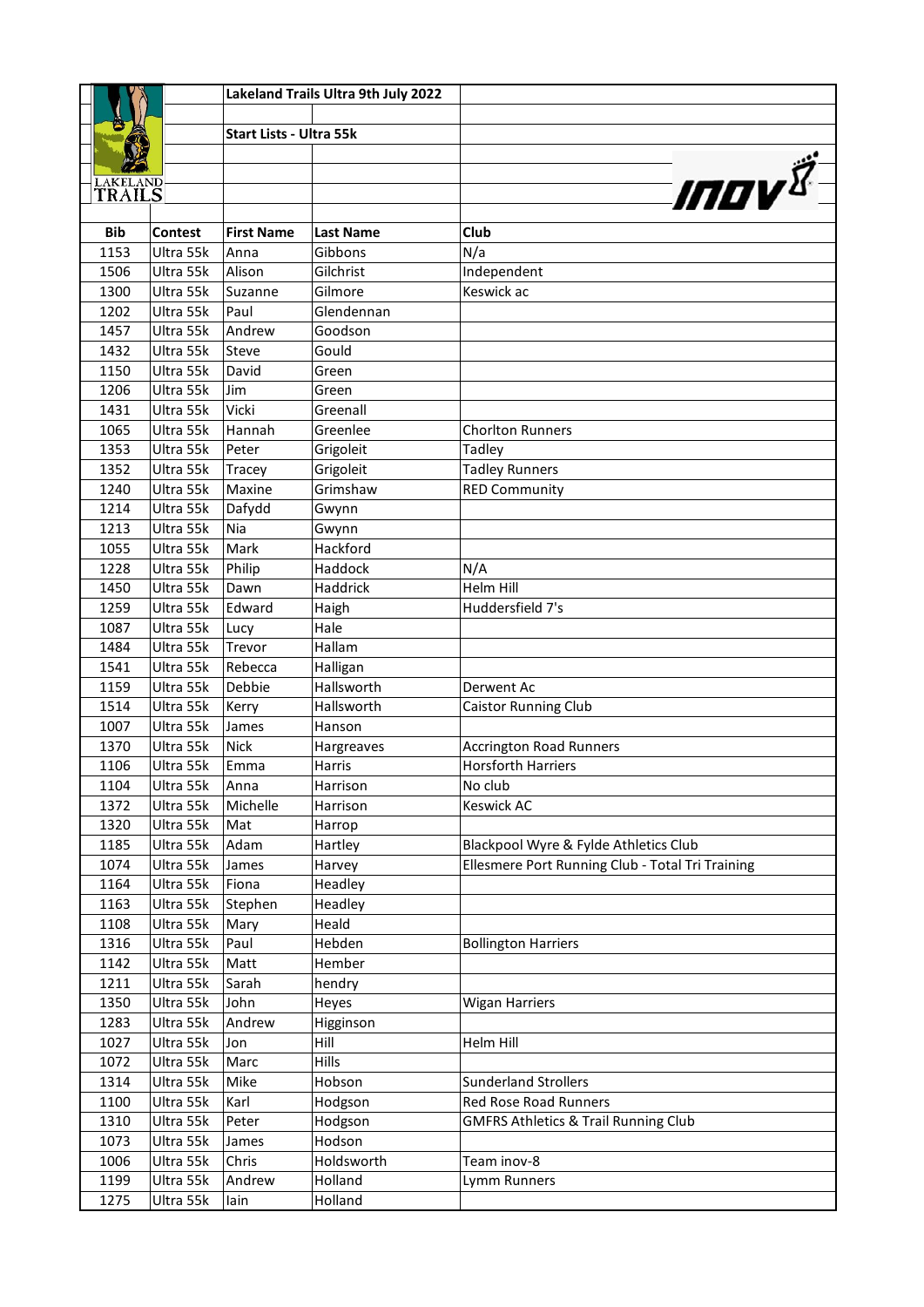|                                  |                        |                                | Lakeland Trails Ultra 9th July 2022 |                                  |
|----------------------------------|------------------------|--------------------------------|-------------------------------------|----------------------------------|
|                                  |                        |                                |                                     |                                  |
|                                  |                        | <b>Start Lists - Ultra 55k</b> |                                     |                                  |
|                                  |                        |                                |                                     |                                  |
|                                  |                        |                                |                                     |                                  |
| <b>LAKELAND</b><br><b>TRAILS</b> |                        |                                |                                     | <b>INOV</b>                      |
|                                  |                        |                                |                                     |                                  |
| <b>Bib</b>                       | <b>Contest</b>         | <b>First Name</b>              | <b>Last Name</b>                    | Club                             |
| 1123                             | Ultra 55k              | Andy                           | Holohan                             | Harrogate Harriers               |
| 1001                             | Ultra 55k              | Julian                         | Hood                                |                                  |
| 1223                             | Ultra 55k              | Karen                          | Hood                                | Skipton AC                       |
| 1101                             | Ultra 55k              | Richard                        | Hooper                              |                                  |
| 1426                             | Ultra 55k              | John                           | Hopper                              | Dacorum AC                       |
| 1244                             | Ultra 55k              | William                        | Horner                              | Let's Run                        |
| 1339                             | Ultra 55k              | Tim                            | Hubbold                             |                                  |
| 1360                             | Ultra 55k              | Paul                           | Hudson                              | Lonely Goat                      |
| 1169                             | Ultra 55k              | Phil                           | Hughes                              |                                  |
| 1066                             | Ultra 55k              | Matthew                        | Hunn                                |                                  |
| 1200                             | Ultra 55k              | David                          | Hunter                              |                                  |
| 1361                             | Ultra 55k              | Rebecca                        | Hylton                              |                                  |
| 1338                             | Ultra 55k              | Kev                            | Illingworth                         |                                  |
| 1086                             | Ultra 55k              | <b>JOHN</b>                    | <b>INGRAM</b>                       |                                  |
| 1348                             | Ultra 55k              | Jane                           | <b>Ives</b>                         | <b>Elvet Striders</b>            |
| 1313                             | Ultra 55k              | Chris                          | Jackson                             |                                  |
| 1216                             | Ultra 55k              | Oliver                         | Jackson                             |                                  |
| 1266                             | Ultra 55k              | Cedric                         | Jakobsen                            |                                  |
| 1504                             | Ultra 55k              | Olga                           | James                               |                                  |
| 1392                             | Ultra 55k              | <b>Ric</b>                     | Jaques                              |                                  |
| 1263                             | Ultra 55k              | Victoria                       | <b>Jefferies</b>                    |                                  |
| 1282                             | Ultra 55k              | Lee                            | Johnson                             |                                  |
| 1246                             | Ultra 55k              | Catherine                      | Joinson                             |                                  |
| 1067<br>1301                     | Ultra 55k<br>Ultra 55k | Ashleigh<br>Catherine          | Jones                               |                                  |
| 1434                             | Ultra 55k              | Chris                          | Jones                               |                                  |
| 1377                             | Ultra 55k              | Christian                      | Jones<br>Jones                      |                                  |
| 1004                             | Ultra 55k              |                                | Jones                               | Ymca Manchester Harriers         |
| 1127                             | Ultra 55k              | Craig<br>Richard               | Jones                               | <b>Blackwater Valley Runners</b> |
| 1179                             | Ultra 55k              | Rob                            | Jones                               | Chester Tri Club                 |
| 1135                             | Ultra 55k              | Simon                          | Jones                               | <b>Adderbury Running Club</b>    |
| 1539                             | Ultra 55k              | Emma                           | Kamillo-Price                       |                                  |
| 1075                             | Ultra 55k              | Jack                           | Kane                                |                                  |
| 1168                             | Ultra 55k              | Vicky                          | Kehoe                               | <b>Wallasey AC</b>               |
| 1032                             | Ultra 55k              | Lucie                          | Kelly                               |                                  |
| 1011                             | Ultra 55k              | Richard                        | Kelly                               |                                  |
| 1285                             | Ultra 55k              | Don                            | Kershaw                             | None                             |
| 1079                             | Ultra 55k              | Charlotte                      | Killick-Cole                        |                                  |
| 1078                             | Ultra 55k              | Clare                          | Killick-Cole                        |                                  |
| 1226                             | Ultra 55k              | Joanna                         | Kinrade                             |                                  |
| 1109                             | Ultra 55k              | Sarah                          | Kinsella                            |                                  |
| 1026                             | Ultra 55k              | Nicola                         | Kitchin                             |                                  |
| 1012                             | Ultra 55k              | Steven                         | Kjar                                | Benfleet                         |
| 1307                             | Ultra 55k              | Jack                           | Knowles                             |                                  |
| 1217                             | Ultra 55k              | Sebastian                      | Krzeminski                          |                                  |
| 1487                             | Ultra 55k              | Jan                            | Kuiper                              |                                  |
| 1489                             | Ultra 55k              | Roland                         | Kuiper                              |                                  |
| 1058                             | Ultra 55k              | Deborah                        | Lack                                | <b>Tattenhall Runners</b>        |
| 1239                             | Ultra 55k              | Lisa                           | Lambert                             |                                  |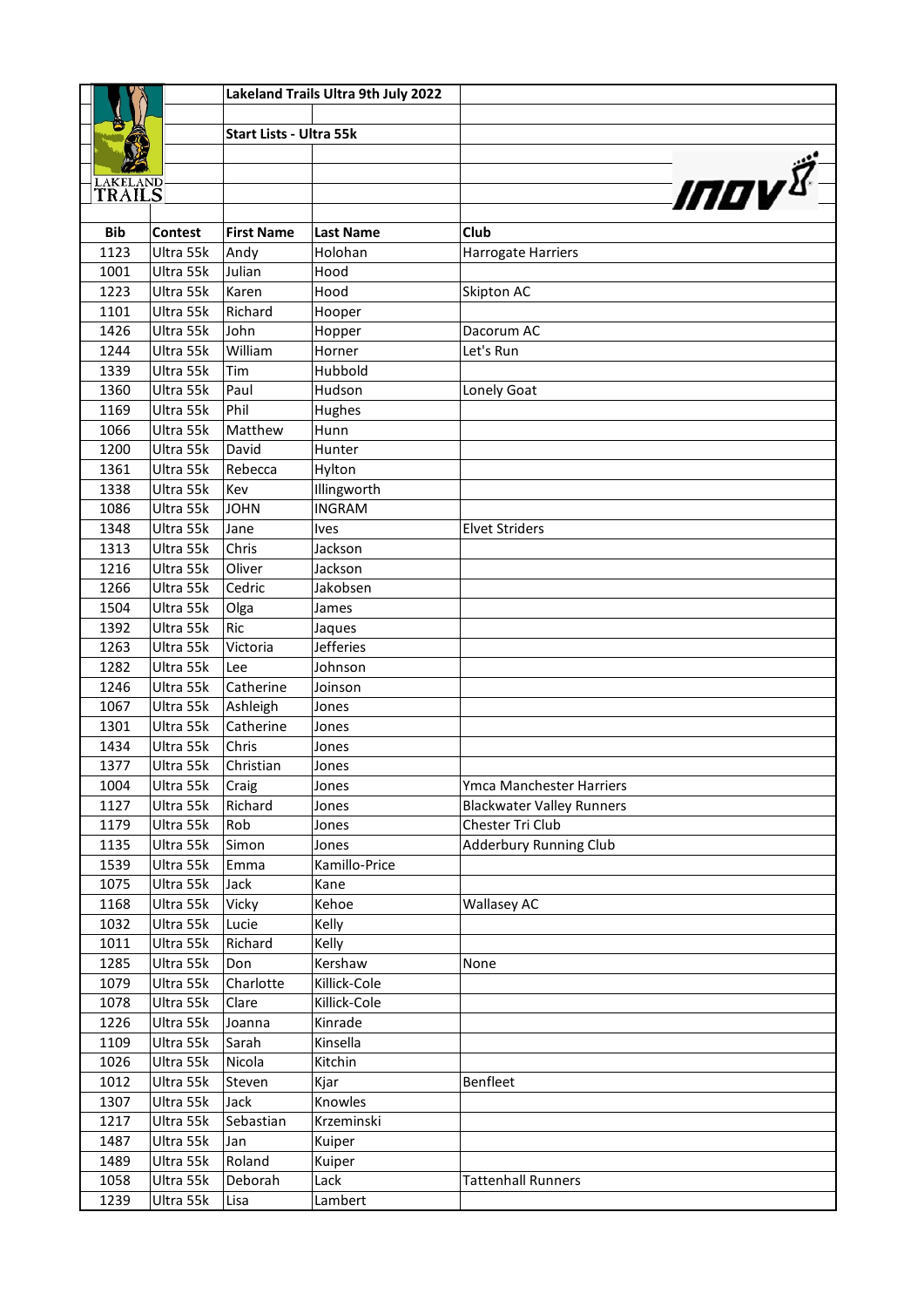|                 |                        |                                | Lakeland Trails Ultra 9th July 2022 |                                  |
|-----------------|------------------------|--------------------------------|-------------------------------------|----------------------------------|
|                 |                        |                                |                                     |                                  |
|                 |                        | <b>Start Lists - Ultra 55k</b> |                                     |                                  |
|                 |                        |                                |                                     |                                  |
| <b>LAKELAND</b> |                        |                                |                                     |                                  |
| TRAILS          |                        |                                |                                     | <i>INOV<sup>I</sup></i>          |
|                 |                        |                                |                                     |                                  |
| <b>Bib</b>      | <b>Contest</b>         | <b>First Name</b>              | <b>Last Name</b>                    | Club                             |
| 1376            | Ultra 55k              | tracy                          | langdale                            |                                  |
| 1416            | Ultra 55k              | Della                          | Lansley                             |                                  |
| 1427            | Ultra 55k              | Rupert                         | Leamon                              |                                  |
| 1189            | Ultra 55k              | Jen                            | Leatherland                         |                                  |
| 1393            | Ultra 55k              | Andy                           | Lee                                 | <b>Stubbington Green Runners</b> |
| 1242            | Ultra 55k              | Carolyn                        | Lee                                 | Holcombe Harriers                |
| 1474            | Ultra 55k              | Paul                           | Lee                                 | Relentless OCR                   |
| 1182            | Ultra 55k              | Martin                         | Levi                                |                                  |
| 1088            | Ultra 55k              | Garry                          | Lindsay                             |                                  |
| 1238            | Ultra 55k              | Steph                          | Lishman                             |                                  |
| 1433            | Ultra 55k              | Helen                          | Little                              | U/a High Harrington, Cumbria     |
| 1306            | Ultra 55k              | Simon                          | Lock                                | <b>NOTFAST RC</b>                |
| 1317            | Ultra 55k              | <b>Beth</b>                    | Lockhart                            | <b>Glasgow Triathlon Club</b>    |
| 1405<br>1124    | Ultra 55k<br>Ultra 55k | Sarah<br>Mark                  | Lord                                | <b>DH Runners</b>                |
| 1080            | Ultra 55k              | Sarah                          | Lovering                            |                                  |
| 1390            | Ultra 55k              | bryan                          | Lowe<br>lowrie                      |                                  |
| 1281            | Ultra 55k              | Barry                          | Macdonald                           |                                  |
| 1532            | Ultra 55k              | Nicola                         | Mackay                              |                                  |
| 1037            | Ultra 55k              | Charlie                        | Mackenzie                           |                                  |
| 1473            | Ultra 55k              | Lauchlan                       | Maclean-bristol                     |                                  |
| 1437            | Ultra 55k              | John                           | Macleod                             |                                  |
| 1440            | Ultra 55k              | Rick                           | Madden                              | Ramsbottom Running Club          |
| 1343            | Ultra 55k              | Victoria                       | Magnus                              | Wetherby Runners Ac              |
| 1528            | Ultra 55k              | David                          | Main                                |                                  |
| 1494            | Ultra 55k              | Peter                          | Main                                |                                  |
| 1280            | Ultra 55k              | Ben                            | Marden                              |                                  |
| 1022            | Ultra 55k              | Ruth                           | Martin                              |                                  |
| 1290            | Ultra 55k              | Paul                           | Mason                               | Tewkesbury Running Club          |
| 1521            | Ultra 55k              | Paul                           | Mason                               |                                  |
| 1112            | Ultra 55k              | Jane                           | Mccarthy                            | <b>Ilkley Harriers</b>           |
| 1319            | Ultra 55k              | Emma                           | Mccolm                              | Dallam Running Club              |
| 1139            | Ultra 55k              | Billy                          | McCord                              |                                  |
| 1253            | Ultra 55k              | Kevin                          | McDermott                           |                                  |
| 1453            | Ultra 55k              | David                          | Mcdonald                            | <b>Bollington Harriers</b>       |
| 1382            | Ultra 55k              | Mike                           | Mcdonald                            | Knowle And Dorridge Rc           |
| 1132            | Ultra 55k              | LIAM                           | MCDONNELL                           | SOUTHPORT                        |
| 1023            | Ultra 55k              | Tom                            | McEwan                              |                                  |
| 1443            | Ultra 55k              | Melissa                        | Mcguire                             |                                  |
| 1183            | Ultra 55k              | Andrew                         | Mchendry                            |                                  |
| 1176            | Ultra 55k              | Jonathan                       | Mckay                               |                                  |
| 1540            | Ultra 55k              | Martin                         | Mclaughlin                          |                                  |
| 1277            | Ultra 55k              | Gregory                        | Mcneill                             |                                  |
| 1371            | Ultra 55k              | lan                            | McPake                              |                                  |
| 1411            | Ultra 55k              | Sara                           | McRitchie                           | <b>Stubbington Green Runners</b> |
| 1523            | Ultra 55k              | Sharon                         | Meadows                             | <b>Ilkley Harriers</b>           |
| 1147<br>1017    | Ultra 55k              | Matthew                        | Melia                               |                                  |
|                 | Ultra 55k              | Andrew                         | Merrick                             | <b>Ilkley Harriers</b>           |
| 1137            | Ultra 55k              | Christopher                    | Mihalyi                             |                                  |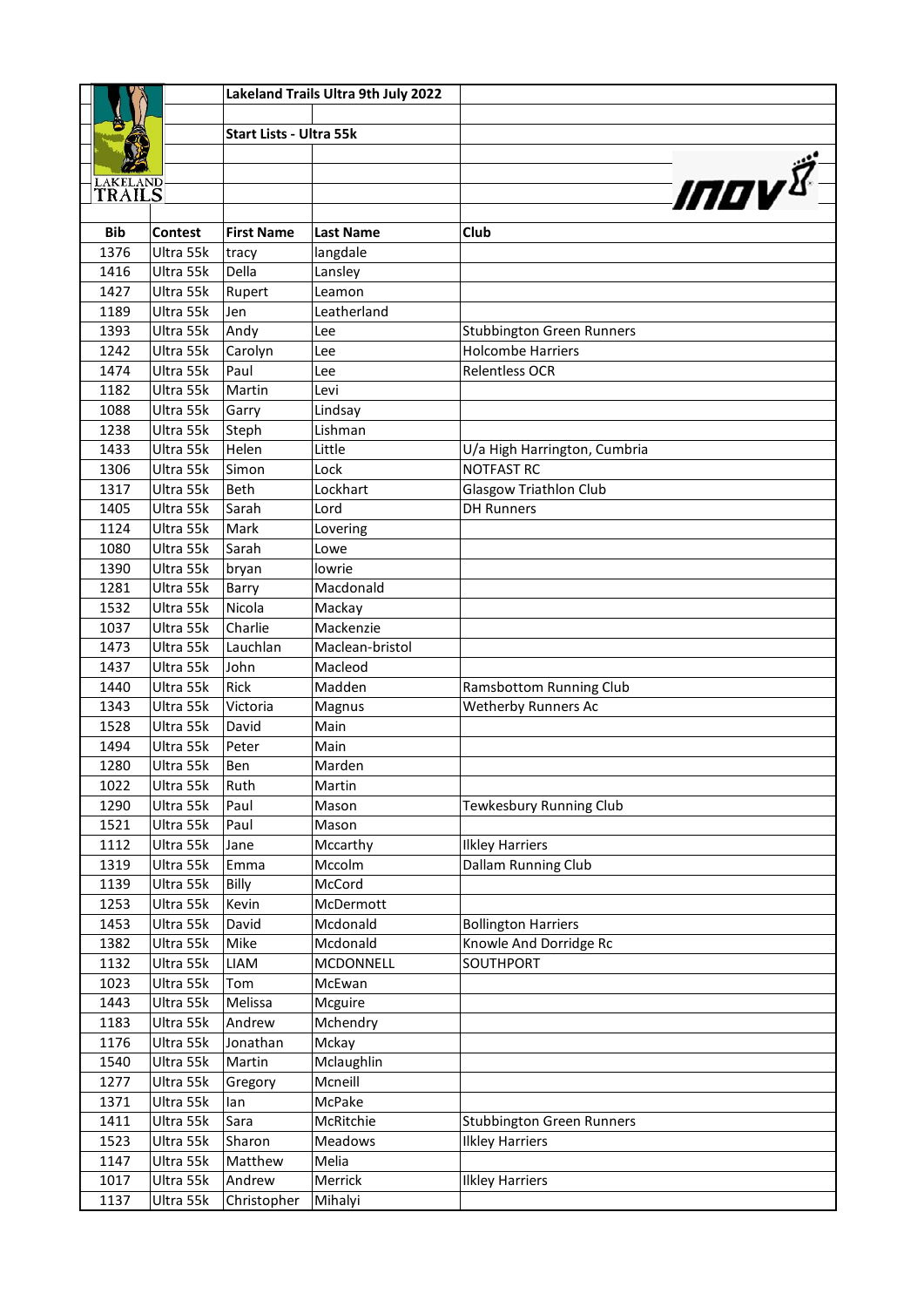|                           |                        |                                | Lakeland Trails Ultra 9th July 2022 |                                      |
|---------------------------|------------------------|--------------------------------|-------------------------------------|--------------------------------------|
|                           |                        |                                |                                     |                                      |
|                           |                        | <b>Start Lists - Ultra 55k</b> |                                     |                                      |
|                           |                        |                                |                                     |                                      |
|                           |                        |                                |                                     |                                      |
| <b>LAKELAND</b><br>TRAILS |                        |                                |                                     | <b>INOV</b>                          |
|                           |                        |                                |                                     |                                      |
| <b>Bib</b>                | <b>Contest</b>         | <b>First Name</b>              | <b>Last Name</b>                    | Club                                 |
| 1331                      | Ultra 55k              | Louise                         | Millo                               |                                      |
| 1441                      | Ultra 55k              | Adrian                         | Mills                               |                                      |
| 1036                      | Ultra 55k              | James                          | Milsom                              | Evesham Vale Running Club            |
| 1481                      | Ultra 55k              | James                          | Minter                              | Bedford & County                     |
| 1480                      | Ultra 55k              | Kevin                          | Minter                              | <b>Olney Runners</b>                 |
| 1261                      | Ultra 55k              | Jemma                          | Moorby                              |                                      |
| 1130                      | Ultra 55k              | Anna                           | Moore                               |                                      |
| 1526                      | Ultra 55k              | Léa                            | Moreau                              |                                      |
| 1276                      | Ultra 55k              | Anthony                        | Morgan                              | <b>Bollington Harriers</b>           |
| 1255                      | Ultra 55k              | Pamela                         | Moriarty                            | <b>Holcombe Harriers</b>             |
| 1254                      | Ultra 55k              | Simon                          | Moriarty                            | <b>Holcombe Harriers</b>             |
| 1332                      | Ultra 55k              | lan                            | Morris                              | Darlington Harriers & Athletics Club |
| 1187<br>1252              | Ultra 55k<br>Ultra 55k | Jack<br>Kevin                  | Morris<br>Morrison                  |                                      |
| 1272                      | Ultra 55k              |                                |                                     |                                      |
| 1284                      | Ultra 55k              | John<br>Lee                    | Murphy                              | <b>Bollington Harriers</b>           |
| 1537                      | Ultra 55k              | Bev                            | Myddleton                           |                                      |
| 1451                      | Ultra 55k              | Steve                          | Navesey<br>Navesey                  |                                      |
| 1495                      | Ultra 55k              | Zsofia                         | Nemeth                              |                                      |
| 1010                      | Ultra 55k              | Mark                           | Nicholson                           |                                      |
| 1273                      | Ultra 55k              | Stuart                         | Nicol                               | <b>Red Rose Road Runners</b>         |
| 1485                      | Ultra 55k              | Sian                           | Norman                              | <b>Chorlton Runners</b>              |
| 1456                      | Ultra 55k              | Tracy                          | Norman                              | <b>Wirral Vikings Trc</b>            |
| 1515                      | Ultra 55k              | Tina                           | Nyman                               | <b>Sandsund Trail</b>                |
| 1516                      | Ultra 55k              | Tom                            | Nyman                               | <b>Sandsund Trail</b>                |
| 1103                      | Ultra 55k              | Paul                           | ODonnell                            | Knowle & Dorridge RC                 |
| 1479                      | Ultra 55k              | Helen                          | Ormerod-Pateman                     | <b>Red Rose Road Runners</b>         |
| 1154                      | Ultra 55k              | Andy                           | Ormrod                              |                                      |
| 1146                      | Ultra 55k              | Rebecca                        | Owen                                |                                      |
| 1327                      | Ultra 55k              | David                          | Oxtoby                              | Kenilworth Runners                   |
| 1328                      | Ultra 55k              | Michelle                       | Oxtoby                              |                                      |
| 1256                      | Ultra 55k              | Michael                        | Palin                               |                                      |
| 1462                      | Ultra 55k              | Emma                           | Palmer                              | Ramsbottom Runnng Club               |
| 1323                      | Ultra 55k              | Owen                           | Panton                              |                                      |
| 1345                      | Ultra 55k              | Alan                           | Parker                              |                                      |
| 1024                      | Ultra 55k              | Benjamin                       | Parkes                              |                                      |
| 1274                      | Ultra 55k              | Huw                            | Parry                               | North Shields Polytechnic            |
| 1161                      | Ultra 55k              | Ryan                           | Parry                               |                                      |
| 1241                      | Ultra 55k              | lan                            | Patterson                           | <b>Preston Harriers</b>              |
| 1436                      | Ultra 55k              | Robert                         | Pattinson                           | Motherwell AC                        |
| 1158                      | Ultra 55k              | Imogen                         | Paul                                |                                      |
| 1038                      | Ultra 55k              | Gareth                         | Pennell                             |                                      |
| 1513                      | Ultra 55k              | Jonathan                       | Perry                               |                                      |
| 1475                      | Ultra 55k              | James                          | Phillips                            |                                      |
| 1335                      | Ultra 55k              | Dominic                        | Phipps                              | Newburn Running Club                 |
| 1144                      | Ultra 55k              | Thomas                         | Pickering                           |                                      |
| 1025                      | Ultra 55k              | Sarah                          | Place                               | GoodGym Race Team                    |
| 1248                      | Ultra 55k              | Ash                            | Podda                               |                                      |
| 1094                      | Ultra 55k              | John                           | Pollard                             | Glossopdale Harriers                 |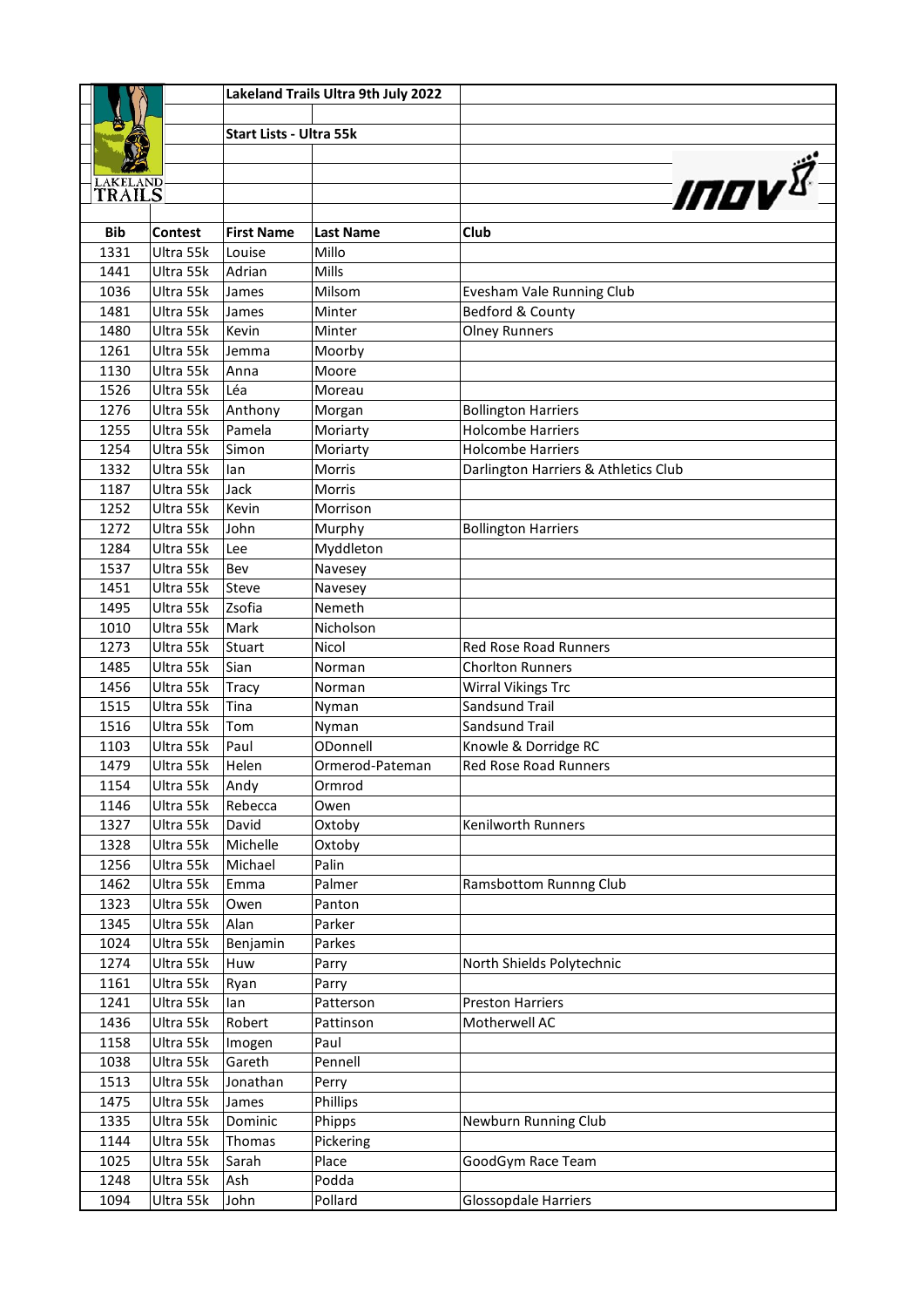| <b>Start Lists - Ultra 55k</b><br><b>INOV</b><br><b>LAKELAND</b><br>TRAILS<br><b>Bib</b><br><b>Contest</b><br><b>First Name</b><br>Club<br><b>Last Name</b><br>1471<br>Ultra 55k<br>Simon<br>Pound<br>Ultra 55k<br>1278<br>Rachel<br><b>Eden Runners</b><br>Poynter<br>1120<br>Ultra 55k<br>Gareth<br>Price<br>Ultra 55k<br>1448<br>Mark<br>Price<br>1330<br>Ultra 55k<br>Kathleen<br><b>Keswick AC</b><br>Proctor<br>Ellesmere Port Running Club<br>1340<br>Ultra 55k<br>Phillip<br>Proctor<br>1337<br>Ultra 55k<br>Bob<br><b>Dumfries Running Club</b><br>Quin<br>1039<br>Ultra 55k<br>Mark<br>Quinn<br>Ultra 55k<br>Robert<br>Ratcliffe<br>1247<br>1186<br>Ultra 55k<br>Rathbone<br>Sam<br>1354<br>Ultra 55k<br>Rawlins-Williams<br>Joshua<br>1439<br>Ultra 55k<br>Ben<br>Rea<br>Tyne Bridge Harriers<br>1250<br>Ultra 55k<br>Rebanks<br>Wayne<br>1287<br>Ultra 55k<br>Steve<br>Recca<br>Ultra 55k<br>1148<br>Janet<br>Regan<br>Ultra 55k<br>Altrincham<br>1442<br>Steve<br>Renny<br>Ultra 55k<br>Rich<br>1096<br>Rex<br>City of Hull AC<br>1115<br>Ultra 55k<br>Elizabeth<br>Ribchester<br>1396<br>Ultra 55k<br>Andrew<br>Sarah's Runners<br><b>Richards</b><br>1358<br>Ultra 55k<br>Helen<br>Richardson<br>1194<br>Ultra 55k<br>Riley<br>lain<br>1459<br>Ultra 55k<br>Rivatelli<br>Daniela<br>1193<br>Ultra 55k<br>Andrew<br>Robbins<br><b>Hook Runners</b><br>1408<br>Ultra 55k<br>David<br>Roberts<br>1134<br>Ultra 55k<br>Louise<br>Roberts<br>1233<br>Ultra 55k<br>Richard<br>Mossley Hill AC<br>Roberts<br>1535<br>Ultra 55k<br>Robertson<br>Jayne<br>Robinson<br>1326<br>Ultra 55k<br>lan<br>1180<br>Ultra 55k<br>Julia<br>Robinson<br>1093<br>Ultra 55k<br>Robinson<br>COLT<br>Neil<br>1389<br>Rolls<br>Ultra 55k<br><b>Keswick AC</b><br>Jo<br>1520<br>Ultra 55k<br>Stephen<br>Rookes<br>None<br>Rachel<br>Rzh<br>1415<br>Ultra 55k<br>Ross Russell<br>1365<br>Sam<br><b>Keswick AC</b><br>Ultra 55k<br>Rowan<br>1505<br>Ultra 55k<br>Chris<br>Rowland<br>1260<br>Ultra 55k<br>Grace<br>Rowley<br>1502<br>Ultra 55k<br>Russell<br>Vicky<br>1128<br>Ultra 55k<br>Ryan<br>Jimmy<br>William<br>1054<br>Ultra 55k<br>Rycroft<br>Ultra 55k<br>Rober<br>1131<br>Ryder<br>Ultra 55k<br>Salvini<br>1403<br>Thomas<br>1203<br>Ultra 55k<br>Richard<br>Sands<br>1198<br>Ultra 55k<br>Elaine<br>Run Free Fell Runners<br>Sargent |      |           |     | Lakeland Trails Ultra 9th July 2022 |  |
|------------------------------------------------------------------------------------------------------------------------------------------------------------------------------------------------------------------------------------------------------------------------------------------------------------------------------------------------------------------------------------------------------------------------------------------------------------------------------------------------------------------------------------------------------------------------------------------------------------------------------------------------------------------------------------------------------------------------------------------------------------------------------------------------------------------------------------------------------------------------------------------------------------------------------------------------------------------------------------------------------------------------------------------------------------------------------------------------------------------------------------------------------------------------------------------------------------------------------------------------------------------------------------------------------------------------------------------------------------------------------------------------------------------------------------------------------------------------------------------------------------------------------------------------------------------------------------------------------------------------------------------------------------------------------------------------------------------------------------------------------------------------------------------------------------------------------------------------------------------------------------------------------------------------------------------------------------------------------------------------------------------------------------------------------------------------------------------------------------------------------------------------------------------------------------------------------------------------------------------------------------------------------------------------------------------------------------|------|-----------|-----|-------------------------------------|--|
|                                                                                                                                                                                                                                                                                                                                                                                                                                                                                                                                                                                                                                                                                                                                                                                                                                                                                                                                                                                                                                                                                                                                                                                                                                                                                                                                                                                                                                                                                                                                                                                                                                                                                                                                                                                                                                                                                                                                                                                                                                                                                                                                                                                                                                                                                                                                    |      |           |     |                                     |  |
|                                                                                                                                                                                                                                                                                                                                                                                                                                                                                                                                                                                                                                                                                                                                                                                                                                                                                                                                                                                                                                                                                                                                                                                                                                                                                                                                                                                                                                                                                                                                                                                                                                                                                                                                                                                                                                                                                                                                                                                                                                                                                                                                                                                                                                                                                                                                    |      |           |     |                                     |  |
|                                                                                                                                                                                                                                                                                                                                                                                                                                                                                                                                                                                                                                                                                                                                                                                                                                                                                                                                                                                                                                                                                                                                                                                                                                                                                                                                                                                                                                                                                                                                                                                                                                                                                                                                                                                                                                                                                                                                                                                                                                                                                                                                                                                                                                                                                                                                    |      |           |     |                                     |  |
|                                                                                                                                                                                                                                                                                                                                                                                                                                                                                                                                                                                                                                                                                                                                                                                                                                                                                                                                                                                                                                                                                                                                                                                                                                                                                                                                                                                                                                                                                                                                                                                                                                                                                                                                                                                                                                                                                                                                                                                                                                                                                                                                                                                                                                                                                                                                    |      |           |     |                                     |  |
|                                                                                                                                                                                                                                                                                                                                                                                                                                                                                                                                                                                                                                                                                                                                                                                                                                                                                                                                                                                                                                                                                                                                                                                                                                                                                                                                                                                                                                                                                                                                                                                                                                                                                                                                                                                                                                                                                                                                                                                                                                                                                                                                                                                                                                                                                                                                    |      |           |     |                                     |  |
|                                                                                                                                                                                                                                                                                                                                                                                                                                                                                                                                                                                                                                                                                                                                                                                                                                                                                                                                                                                                                                                                                                                                                                                                                                                                                                                                                                                                                                                                                                                                                                                                                                                                                                                                                                                                                                                                                                                                                                                                                                                                                                                                                                                                                                                                                                                                    |      |           |     |                                     |  |
|                                                                                                                                                                                                                                                                                                                                                                                                                                                                                                                                                                                                                                                                                                                                                                                                                                                                                                                                                                                                                                                                                                                                                                                                                                                                                                                                                                                                                                                                                                                                                                                                                                                                                                                                                                                                                                                                                                                                                                                                                                                                                                                                                                                                                                                                                                                                    |      |           |     |                                     |  |
|                                                                                                                                                                                                                                                                                                                                                                                                                                                                                                                                                                                                                                                                                                                                                                                                                                                                                                                                                                                                                                                                                                                                                                                                                                                                                                                                                                                                                                                                                                                                                                                                                                                                                                                                                                                                                                                                                                                                                                                                                                                                                                                                                                                                                                                                                                                                    |      |           |     |                                     |  |
|                                                                                                                                                                                                                                                                                                                                                                                                                                                                                                                                                                                                                                                                                                                                                                                                                                                                                                                                                                                                                                                                                                                                                                                                                                                                                                                                                                                                                                                                                                                                                                                                                                                                                                                                                                                                                                                                                                                                                                                                                                                                                                                                                                                                                                                                                                                                    |      |           |     |                                     |  |
|                                                                                                                                                                                                                                                                                                                                                                                                                                                                                                                                                                                                                                                                                                                                                                                                                                                                                                                                                                                                                                                                                                                                                                                                                                                                                                                                                                                                                                                                                                                                                                                                                                                                                                                                                                                                                                                                                                                                                                                                                                                                                                                                                                                                                                                                                                                                    |      |           |     |                                     |  |
|                                                                                                                                                                                                                                                                                                                                                                                                                                                                                                                                                                                                                                                                                                                                                                                                                                                                                                                                                                                                                                                                                                                                                                                                                                                                                                                                                                                                                                                                                                                                                                                                                                                                                                                                                                                                                                                                                                                                                                                                                                                                                                                                                                                                                                                                                                                                    |      |           |     |                                     |  |
|                                                                                                                                                                                                                                                                                                                                                                                                                                                                                                                                                                                                                                                                                                                                                                                                                                                                                                                                                                                                                                                                                                                                                                                                                                                                                                                                                                                                                                                                                                                                                                                                                                                                                                                                                                                                                                                                                                                                                                                                                                                                                                                                                                                                                                                                                                                                    |      |           |     |                                     |  |
|                                                                                                                                                                                                                                                                                                                                                                                                                                                                                                                                                                                                                                                                                                                                                                                                                                                                                                                                                                                                                                                                                                                                                                                                                                                                                                                                                                                                                                                                                                                                                                                                                                                                                                                                                                                                                                                                                                                                                                                                                                                                                                                                                                                                                                                                                                                                    |      |           |     |                                     |  |
|                                                                                                                                                                                                                                                                                                                                                                                                                                                                                                                                                                                                                                                                                                                                                                                                                                                                                                                                                                                                                                                                                                                                                                                                                                                                                                                                                                                                                                                                                                                                                                                                                                                                                                                                                                                                                                                                                                                                                                                                                                                                                                                                                                                                                                                                                                                                    |      |           |     |                                     |  |
|                                                                                                                                                                                                                                                                                                                                                                                                                                                                                                                                                                                                                                                                                                                                                                                                                                                                                                                                                                                                                                                                                                                                                                                                                                                                                                                                                                                                                                                                                                                                                                                                                                                                                                                                                                                                                                                                                                                                                                                                                                                                                                                                                                                                                                                                                                                                    |      |           |     |                                     |  |
|                                                                                                                                                                                                                                                                                                                                                                                                                                                                                                                                                                                                                                                                                                                                                                                                                                                                                                                                                                                                                                                                                                                                                                                                                                                                                                                                                                                                                                                                                                                                                                                                                                                                                                                                                                                                                                                                                                                                                                                                                                                                                                                                                                                                                                                                                                                                    |      |           |     |                                     |  |
|                                                                                                                                                                                                                                                                                                                                                                                                                                                                                                                                                                                                                                                                                                                                                                                                                                                                                                                                                                                                                                                                                                                                                                                                                                                                                                                                                                                                                                                                                                                                                                                                                                                                                                                                                                                                                                                                                                                                                                                                                                                                                                                                                                                                                                                                                                                                    |      |           |     |                                     |  |
|                                                                                                                                                                                                                                                                                                                                                                                                                                                                                                                                                                                                                                                                                                                                                                                                                                                                                                                                                                                                                                                                                                                                                                                                                                                                                                                                                                                                                                                                                                                                                                                                                                                                                                                                                                                                                                                                                                                                                                                                                                                                                                                                                                                                                                                                                                                                    |      |           |     |                                     |  |
|                                                                                                                                                                                                                                                                                                                                                                                                                                                                                                                                                                                                                                                                                                                                                                                                                                                                                                                                                                                                                                                                                                                                                                                                                                                                                                                                                                                                                                                                                                                                                                                                                                                                                                                                                                                                                                                                                                                                                                                                                                                                                                                                                                                                                                                                                                                                    |      |           |     |                                     |  |
|                                                                                                                                                                                                                                                                                                                                                                                                                                                                                                                                                                                                                                                                                                                                                                                                                                                                                                                                                                                                                                                                                                                                                                                                                                                                                                                                                                                                                                                                                                                                                                                                                                                                                                                                                                                                                                                                                                                                                                                                                                                                                                                                                                                                                                                                                                                                    |      |           |     |                                     |  |
|                                                                                                                                                                                                                                                                                                                                                                                                                                                                                                                                                                                                                                                                                                                                                                                                                                                                                                                                                                                                                                                                                                                                                                                                                                                                                                                                                                                                                                                                                                                                                                                                                                                                                                                                                                                                                                                                                                                                                                                                                                                                                                                                                                                                                                                                                                                                    |      |           |     |                                     |  |
|                                                                                                                                                                                                                                                                                                                                                                                                                                                                                                                                                                                                                                                                                                                                                                                                                                                                                                                                                                                                                                                                                                                                                                                                                                                                                                                                                                                                                                                                                                                                                                                                                                                                                                                                                                                                                                                                                                                                                                                                                                                                                                                                                                                                                                                                                                                                    |      |           |     |                                     |  |
|                                                                                                                                                                                                                                                                                                                                                                                                                                                                                                                                                                                                                                                                                                                                                                                                                                                                                                                                                                                                                                                                                                                                                                                                                                                                                                                                                                                                                                                                                                                                                                                                                                                                                                                                                                                                                                                                                                                                                                                                                                                                                                                                                                                                                                                                                                                                    |      |           |     |                                     |  |
|                                                                                                                                                                                                                                                                                                                                                                                                                                                                                                                                                                                                                                                                                                                                                                                                                                                                                                                                                                                                                                                                                                                                                                                                                                                                                                                                                                                                                                                                                                                                                                                                                                                                                                                                                                                                                                                                                                                                                                                                                                                                                                                                                                                                                                                                                                                                    |      |           |     |                                     |  |
|                                                                                                                                                                                                                                                                                                                                                                                                                                                                                                                                                                                                                                                                                                                                                                                                                                                                                                                                                                                                                                                                                                                                                                                                                                                                                                                                                                                                                                                                                                                                                                                                                                                                                                                                                                                                                                                                                                                                                                                                                                                                                                                                                                                                                                                                                                                                    |      |           |     |                                     |  |
|                                                                                                                                                                                                                                                                                                                                                                                                                                                                                                                                                                                                                                                                                                                                                                                                                                                                                                                                                                                                                                                                                                                                                                                                                                                                                                                                                                                                                                                                                                                                                                                                                                                                                                                                                                                                                                                                                                                                                                                                                                                                                                                                                                                                                                                                                                                                    |      |           |     |                                     |  |
|                                                                                                                                                                                                                                                                                                                                                                                                                                                                                                                                                                                                                                                                                                                                                                                                                                                                                                                                                                                                                                                                                                                                                                                                                                                                                                                                                                                                                                                                                                                                                                                                                                                                                                                                                                                                                                                                                                                                                                                                                                                                                                                                                                                                                                                                                                                                    |      |           |     |                                     |  |
|                                                                                                                                                                                                                                                                                                                                                                                                                                                                                                                                                                                                                                                                                                                                                                                                                                                                                                                                                                                                                                                                                                                                                                                                                                                                                                                                                                                                                                                                                                                                                                                                                                                                                                                                                                                                                                                                                                                                                                                                                                                                                                                                                                                                                                                                                                                                    |      |           |     |                                     |  |
|                                                                                                                                                                                                                                                                                                                                                                                                                                                                                                                                                                                                                                                                                                                                                                                                                                                                                                                                                                                                                                                                                                                                                                                                                                                                                                                                                                                                                                                                                                                                                                                                                                                                                                                                                                                                                                                                                                                                                                                                                                                                                                                                                                                                                                                                                                                                    |      |           |     |                                     |  |
|                                                                                                                                                                                                                                                                                                                                                                                                                                                                                                                                                                                                                                                                                                                                                                                                                                                                                                                                                                                                                                                                                                                                                                                                                                                                                                                                                                                                                                                                                                                                                                                                                                                                                                                                                                                                                                                                                                                                                                                                                                                                                                                                                                                                                                                                                                                                    |      |           |     |                                     |  |
|                                                                                                                                                                                                                                                                                                                                                                                                                                                                                                                                                                                                                                                                                                                                                                                                                                                                                                                                                                                                                                                                                                                                                                                                                                                                                                                                                                                                                                                                                                                                                                                                                                                                                                                                                                                                                                                                                                                                                                                                                                                                                                                                                                                                                                                                                                                                    |      |           |     |                                     |  |
|                                                                                                                                                                                                                                                                                                                                                                                                                                                                                                                                                                                                                                                                                                                                                                                                                                                                                                                                                                                                                                                                                                                                                                                                                                                                                                                                                                                                                                                                                                                                                                                                                                                                                                                                                                                                                                                                                                                                                                                                                                                                                                                                                                                                                                                                                                                                    |      |           |     |                                     |  |
|                                                                                                                                                                                                                                                                                                                                                                                                                                                                                                                                                                                                                                                                                                                                                                                                                                                                                                                                                                                                                                                                                                                                                                                                                                                                                                                                                                                                                                                                                                                                                                                                                                                                                                                                                                                                                                                                                                                                                                                                                                                                                                                                                                                                                                                                                                                                    |      |           |     |                                     |  |
|                                                                                                                                                                                                                                                                                                                                                                                                                                                                                                                                                                                                                                                                                                                                                                                                                                                                                                                                                                                                                                                                                                                                                                                                                                                                                                                                                                                                                                                                                                                                                                                                                                                                                                                                                                                                                                                                                                                                                                                                                                                                                                                                                                                                                                                                                                                                    |      |           |     |                                     |  |
|                                                                                                                                                                                                                                                                                                                                                                                                                                                                                                                                                                                                                                                                                                                                                                                                                                                                                                                                                                                                                                                                                                                                                                                                                                                                                                                                                                                                                                                                                                                                                                                                                                                                                                                                                                                                                                                                                                                                                                                                                                                                                                                                                                                                                                                                                                                                    |      |           |     |                                     |  |
|                                                                                                                                                                                                                                                                                                                                                                                                                                                                                                                                                                                                                                                                                                                                                                                                                                                                                                                                                                                                                                                                                                                                                                                                                                                                                                                                                                                                                                                                                                                                                                                                                                                                                                                                                                                                                                                                                                                                                                                                                                                                                                                                                                                                                                                                                                                                    |      |           |     |                                     |  |
|                                                                                                                                                                                                                                                                                                                                                                                                                                                                                                                                                                                                                                                                                                                                                                                                                                                                                                                                                                                                                                                                                                                                                                                                                                                                                                                                                                                                                                                                                                                                                                                                                                                                                                                                                                                                                                                                                                                                                                                                                                                                                                                                                                                                                                                                                                                                    |      |           |     |                                     |  |
|                                                                                                                                                                                                                                                                                                                                                                                                                                                                                                                                                                                                                                                                                                                                                                                                                                                                                                                                                                                                                                                                                                                                                                                                                                                                                                                                                                                                                                                                                                                                                                                                                                                                                                                                                                                                                                                                                                                                                                                                                                                                                                                                                                                                                                                                                                                                    |      |           |     |                                     |  |
|                                                                                                                                                                                                                                                                                                                                                                                                                                                                                                                                                                                                                                                                                                                                                                                                                                                                                                                                                                                                                                                                                                                                                                                                                                                                                                                                                                                                                                                                                                                                                                                                                                                                                                                                                                                                                                                                                                                                                                                                                                                                                                                                                                                                                                                                                                                                    |      |           |     |                                     |  |
|                                                                                                                                                                                                                                                                                                                                                                                                                                                                                                                                                                                                                                                                                                                                                                                                                                                                                                                                                                                                                                                                                                                                                                                                                                                                                                                                                                                                                                                                                                                                                                                                                                                                                                                                                                                                                                                                                                                                                                                                                                                                                                                                                                                                                                                                                                                                    |      |           |     |                                     |  |
|                                                                                                                                                                                                                                                                                                                                                                                                                                                                                                                                                                                                                                                                                                                                                                                                                                                                                                                                                                                                                                                                                                                                                                                                                                                                                                                                                                                                                                                                                                                                                                                                                                                                                                                                                                                                                                                                                                                                                                                                                                                                                                                                                                                                                                                                                                                                    |      |           |     |                                     |  |
|                                                                                                                                                                                                                                                                                                                                                                                                                                                                                                                                                                                                                                                                                                                                                                                                                                                                                                                                                                                                                                                                                                                                                                                                                                                                                                                                                                                                                                                                                                                                                                                                                                                                                                                                                                                                                                                                                                                                                                                                                                                                                                                                                                                                                                                                                                                                    |      |           |     |                                     |  |
|                                                                                                                                                                                                                                                                                                                                                                                                                                                                                                                                                                                                                                                                                                                                                                                                                                                                                                                                                                                                                                                                                                                                                                                                                                                                                                                                                                                                                                                                                                                                                                                                                                                                                                                                                                                                                                                                                                                                                                                                                                                                                                                                                                                                                                                                                                                                    |      |           |     |                                     |  |
|                                                                                                                                                                                                                                                                                                                                                                                                                                                                                                                                                                                                                                                                                                                                                                                                                                                                                                                                                                                                                                                                                                                                                                                                                                                                                                                                                                                                                                                                                                                                                                                                                                                                                                                                                                                                                                                                                                                                                                                                                                                                                                                                                                                                                                                                                                                                    |      |           |     |                                     |  |
|                                                                                                                                                                                                                                                                                                                                                                                                                                                                                                                                                                                                                                                                                                                                                                                                                                                                                                                                                                                                                                                                                                                                                                                                                                                                                                                                                                                                                                                                                                                                                                                                                                                                                                                                                                                                                                                                                                                                                                                                                                                                                                                                                                                                                                                                                                                                    |      |           |     |                                     |  |
|                                                                                                                                                                                                                                                                                                                                                                                                                                                                                                                                                                                                                                                                                                                                                                                                                                                                                                                                                                                                                                                                                                                                                                                                                                                                                                                                                                                                                                                                                                                                                                                                                                                                                                                                                                                                                                                                                                                                                                                                                                                                                                                                                                                                                                                                                                                                    |      |           |     |                                     |  |
|                                                                                                                                                                                                                                                                                                                                                                                                                                                                                                                                                                                                                                                                                                                                                                                                                                                                                                                                                                                                                                                                                                                                                                                                                                                                                                                                                                                                                                                                                                                                                                                                                                                                                                                                                                                                                                                                                                                                                                                                                                                                                                                                                                                                                                                                                                                                    |      |           |     |                                     |  |
|                                                                                                                                                                                                                                                                                                                                                                                                                                                                                                                                                                                                                                                                                                                                                                                                                                                                                                                                                                                                                                                                                                                                                                                                                                                                                                                                                                                                                                                                                                                                                                                                                                                                                                                                                                                                                                                                                                                                                                                                                                                                                                                                                                                                                                                                                                                                    |      |           |     |                                     |  |
|                                                                                                                                                                                                                                                                                                                                                                                                                                                                                                                                                                                                                                                                                                                                                                                                                                                                                                                                                                                                                                                                                                                                                                                                                                                                                                                                                                                                                                                                                                                                                                                                                                                                                                                                                                                                                                                                                                                                                                                                                                                                                                                                                                                                                                                                                                                                    | 1151 | Ultra 55k | lan | Schofield                           |  |
| 1384<br>Ultra 55k<br>Chantelle<br>Schulz                                                                                                                                                                                                                                                                                                                                                                                                                                                                                                                                                                                                                                                                                                                                                                                                                                                                                                                                                                                                                                                                                                                                                                                                                                                                                                                                                                                                                                                                                                                                                                                                                                                                                                                                                                                                                                                                                                                                                                                                                                                                                                                                                                                                                                                                                           |      |           |     |                                     |  |
| 1030<br>Ultra 55k<br>Katrin<br>Schulz                                                                                                                                                                                                                                                                                                                                                                                                                                                                                                                                                                                                                                                                                                                                                                                                                                                                                                                                                                                                                                                                                                                                                                                                                                                                                                                                                                                                                                                                                                                                                                                                                                                                                                                                                                                                                                                                                                                                                                                                                                                                                                                                                                                                                                                                                              |      |           |     |                                     |  |
| 1165<br>Ultra 55k<br>Debbie<br>Scott                                                                                                                                                                                                                                                                                                                                                                                                                                                                                                                                                                                                                                                                                                                                                                                                                                                                                                                                                                                                                                                                                                                                                                                                                                                                                                                                                                                                                                                                                                                                                                                                                                                                                                                                                                                                                                                                                                                                                                                                                                                                                                                                                                                                                                                                                               |      |           |     |                                     |  |
| 1304<br>Ultra 55k<br>Jack<br>Settle                                                                                                                                                                                                                                                                                                                                                                                                                                                                                                                                                                                                                                                                                                                                                                                                                                                                                                                                                                                                                                                                                                                                                                                                                                                                                                                                                                                                                                                                                                                                                                                                                                                                                                                                                                                                                                                                                                                                                                                                                                                                                                                                                                                                                                                                                                |      |           |     |                                     |  |
| Ultra 55k<br>1044<br>Sarah<br>Shanks<br><b>Valley Striders</b>                                                                                                                                                                                                                                                                                                                                                                                                                                                                                                                                                                                                                                                                                                                                                                                                                                                                                                                                                                                                                                                                                                                                                                                                                                                                                                                                                                                                                                                                                                                                                                                                                                                                                                                                                                                                                                                                                                                                                                                                                                                                                                                                                                                                                                                                     |      |           |     |                                     |  |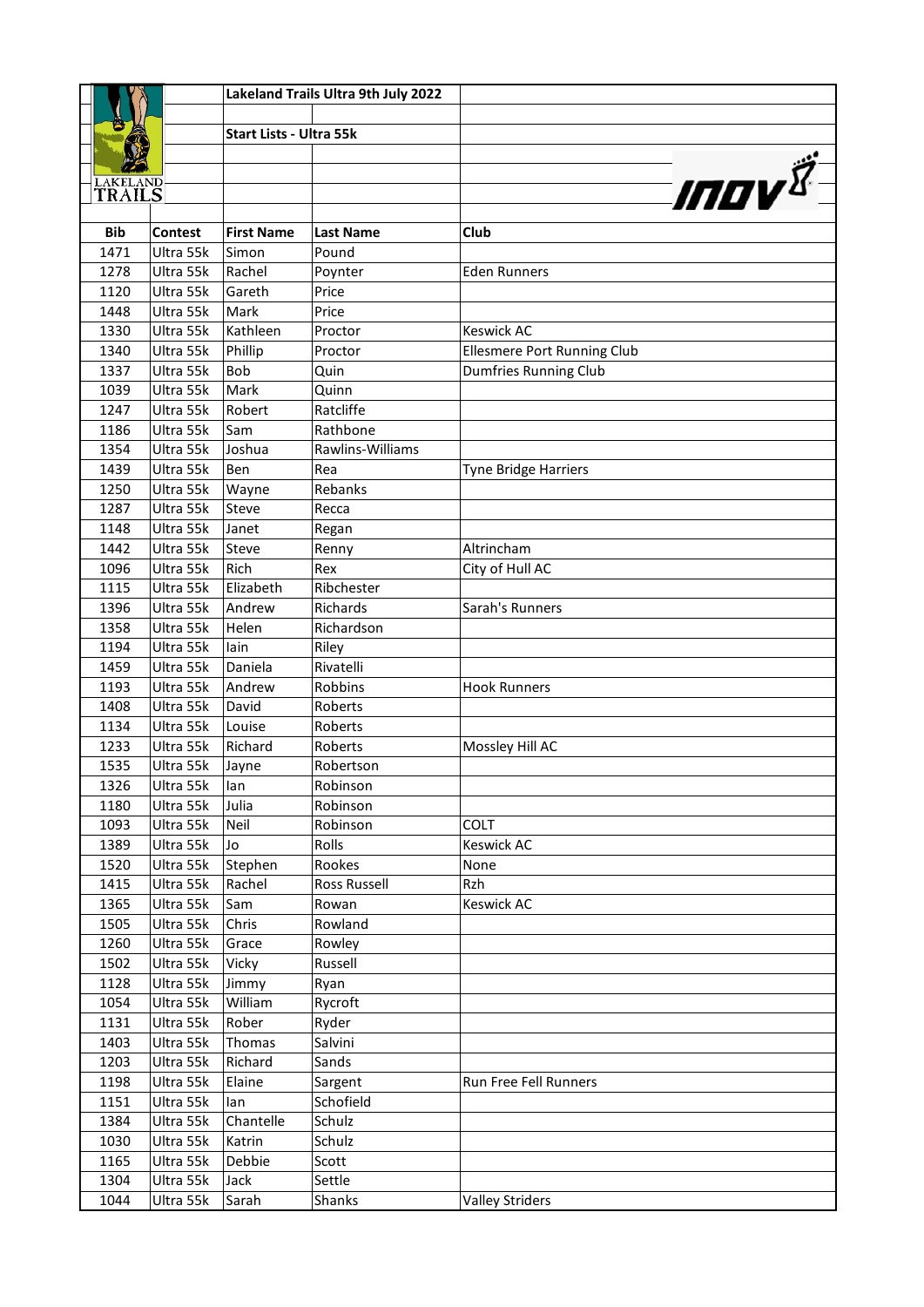|                           |                        |                                | Lakeland Trails Ultra 9th July 2022 |                                  |
|---------------------------|------------------------|--------------------------------|-------------------------------------|----------------------------------|
|                           |                        |                                |                                     |                                  |
|                           |                        | <b>Start Lists - Ultra 55k</b> |                                     |                                  |
|                           |                        |                                |                                     |                                  |
|                           |                        |                                |                                     | <b>INDV</b>                      |
| <b>LAKELAND</b><br>TRAILS |                        |                                |                                     |                                  |
|                           |                        |                                |                                     |                                  |
| <b>Bib</b>                | <b>Contest</b>         | <b>First Name</b>              | <b>Last Name</b>                    | Club                             |
| 1068                      | Ultra 55k              | Janet                          | Shaw                                |                                  |
| 1406                      | Ultra 55k              | Michael                        | Shaw                                | <b>DH Runners</b>                |
| 1069                      | Ultra 55k              | Stephen                        | Shaw                                |                                  |
| 1349                      | Ultra 55k              | Tom                            | Shaw                                | North Endurance                  |
| 1325                      | Ultra 55k              | Gareth                         | Sherratt                            | Roundhay Runners                 |
| 1215                      | Ultra 55k              | Mark                           | Sherwood                            |                                  |
| 1478                      | Ultra 55k              | Stuart                         | Shingler                            |                                  |
| 1031                      | Ultra 55k              | Neil                           | Shoesmith                           | <b>Hook Runners</b>              |
| 1095                      | Ultra 55k              | Tim                            | Short                               |                                  |
| 1383                      | Ultra 55k              | Howard                         | Sidery                              | Lions Running Community          |
| 1077                      | Ultra 55k              | Greg                           | Simpson                             | <b>Eden Runners</b>              |
| 1422                      | Ultra 55k              | Scott                          | Simpson                             |                                  |
| 1530                      | Ultra 55k              | Mike                           | Sinclair                            | Astley & Tyldesley Road Runners  |
| 1488                      | Ultra 55k              | Martin                         | Smit                                |                                  |
| 1398                      | Ultra 55k              | Gary                           | Smith                               |                                  |
| 1465                      | Ultra 55k              | Laura                          | Smith                               | <b>Orchard Eagles</b>            |
| 1062                      | Ultra 55k              | Matt                           | Smith                               |                                  |
| 1136                      | Ultra 55k              | Michael                        | Smith                               |                                  |
| 1346                      | Ultra 55k              | Robert                         | Smith                               |                                  |
| 1292                      | Ultra 55k              | Ruth                           | Smith                               |                                  |
| 1155                      | Ultra 55k              | Tabitha                        | Smith                               | <b>Bramhall Runners</b>          |
| 1191                      | Ultra 55k              | Gwyneth                        | Snayde                              |                                  |
| 1452                      | Ultra 55k              | Tessa                          | Soderlunnd                          | <b>Cursores Aland</b>            |
| 1171                      | Ultra 55k              | Abhishek                       | Soni                                |                                  |
| 1380                      | Ultra 55k              | Clint                          | Southern-warburton                  | <b>Beeston Ac</b>                |
| 1498                      | Ultra 55k              | Lizzie                         | Spencer                             | <b>Helm Hill</b>                 |
| 1229                      | Ultra 55k              | Gavin                          | Spickett                            | Tynedale Harriers                |
| 1098                      | Ultra 55k              | Hubert                         | Stachnio                            |                                  |
| 1386                      | Ultra 55k              | Esther                         | Stanier                             | Red Rose Road Runners            |
| 1116                      | Ultra 55k              | Neil                           | Stantiall                           | <b>Stubbington Green Runners</b> |
| 1181                      | Ultra 55k              | Ellen                          | Stantschew                          | <b>Howgill Harriers</b>          |
| 1172<br>1483              | Ultra 55k<br>Ultra 55k | Nicola                         | <b>Stavers</b><br>Steele            |                                  |
| 1347                      | Ultra 55k              | Steph<br>Andy                  | <b>Stiles</b>                       |                                  |
| 1527                      | Ultra 55k              | Dan                            | Stolworthy                          |                                  |
| 1400                      | Ultra 55k              | Lesley                         | Strickland                          | Hartlepool Burn Road Harriers    |
| 1476                      | Ultra 55k              | Thomas                         | Sturgeon                            |                                  |
| 1178                      | Ultra 55k              | Tom                            | Sutcliffe                           |                                  |
| 1209                      | Ultra 55k              | Jo                             | Sutton                              |                                  |
| 1045                      | Ultra 55k              | Zsolt                          | Szollosi                            |                                  |
| 1207                      | Ultra 55k              | Laura                          | Taylor                              |                                  |
| 1028                      | Ultra 55k              | Ross                           | Taylor                              |                                  |
| 1430                      | Ultra 55k              | Stuart                         | Taylor                              |                                  |
| 1262                      | Ultra 55k              | Robert                         | Terry                               | <b>Belper Harriers</b>           |
| 1002                      | Ultra 55k              | Daniel                         | Thacker                             |                                  |
| 1419                      | Ultra 55k              | Gabriele                       | Thomas-neher                        | <b>Beeston AC</b>                |
| 1270                      | Ultra 55k              | Martin                         | Thomlinson                          | Muckle Toon Sloggers             |
| 1265                      | Ultra 55k              | alexander                      | thomson                             |                                  |
| 1493                      | Ultra 55k              | Amy                            | Thomson                             | c/o Helen McGee                  |